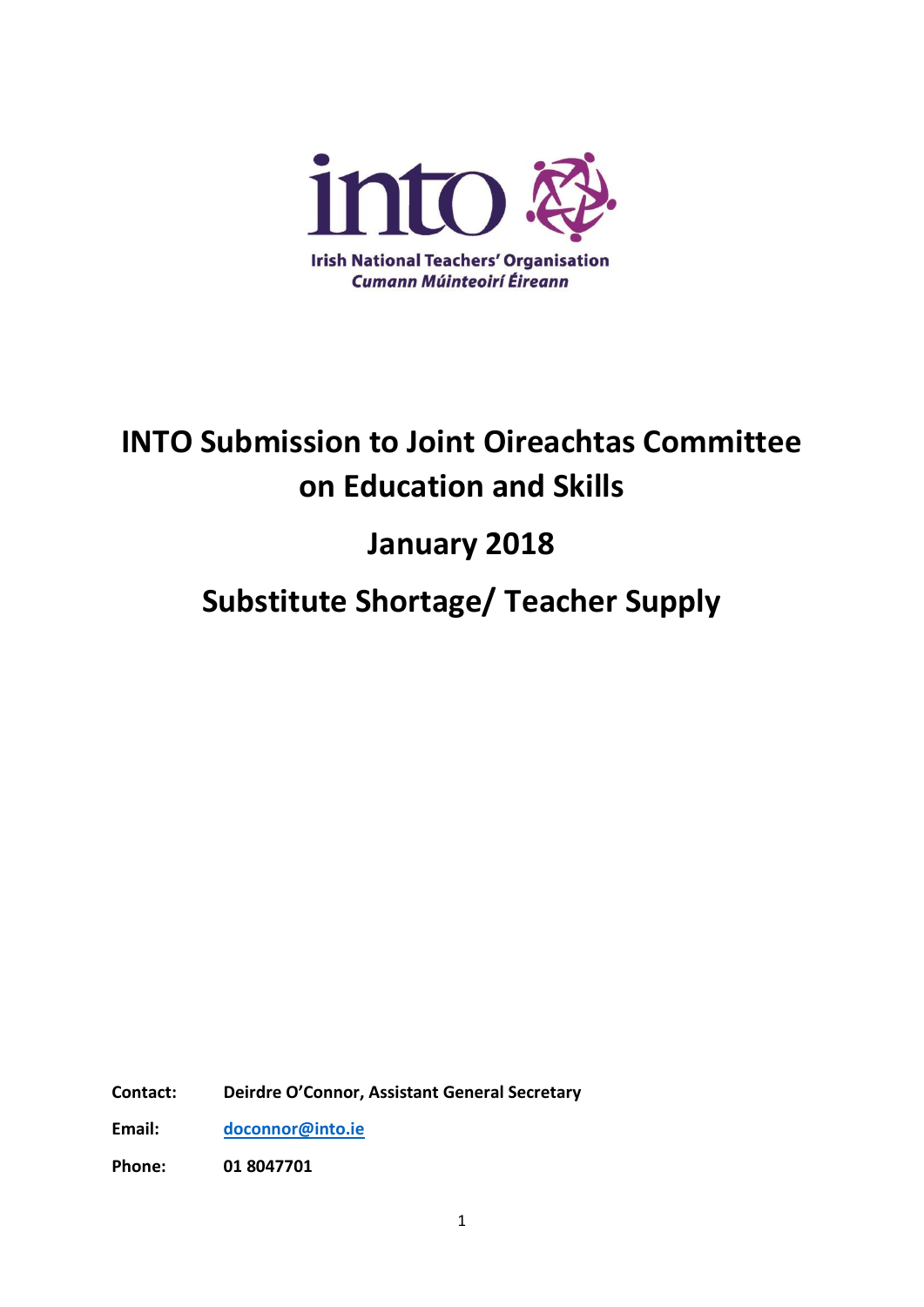#### **Introduction**

The Irish National Teachers' Organisation (INTO) welcomes this opportunity to make a submission in relation to the shortage of substitute teachers at primary level, and the allied and broader issue of teacher supply. The INTO is the largest teacher trade union on the island of Ireland, representing over 43,000 teachers, north and south. The issues of a reliable system of substitute cover, and proper regulation of the supply of teachers are and have been a matter of deep concern to the INTO, over a prolonged period.

#### **Current Shortage of Substitute Teachers**

INTO is somewhat taken aback that we have been invited by the Joint Committee to address the "apparent" shortage of substitute teachers, as if there were a doubt about whether there was an issue or not. However, this would be consistent with the approach which has been adopted by Minister Richard Bruton. Addressing a question for Deputy Joan Burton (Lab) in the Dail on  $17<sup>th</sup>$  May 2017, the Minister stated

"*In overall terms my Department does not have evidence of a recent or current general shortage of primary teachers, including for substitute positions*."

We also note that by November 2017, and in the face of persistent evidence from INTO and school management organisations, the Minister stated

"*I am aware that some schools have reported difficulties in recruiting substitute teachers at primary level. Due to the additional positions being created in 2016 and 2017, young teachers now have greater opportunities to take on permanent positions, and as a result some schools may be experiencing issues in hiring teachers to fill temporary or substitute roles*".

INTO assures the Committee that the problem of accessing qualified, registered substitute teachers is a real one, and one which affects schools on a daily basis.

In early November, our colleagues in the Catholic Primary School Management Association, representing Boards of Management in their employer role published the results of a survey of survey of school principals in late October 2017. 846 schools responded (30% of CPSMA membership). The key findings of the survey were that

I. 90% of principals experienced difficulty sourcing a substitute teacher

registered teacher i.e. only 66%.

- II. 83% of principals stated that recruiting substitute teachers this year was more difficult than in previous years
- III. between  $1^{st}$  September and  $27^{th}$  October, their schools had experienced approximately 15, 552 days of substitutable absences of which only 10,328 were covered by a

The INTO 'sub-search' service demonstrates the persistent demand for substitutes in the primary sector. The following table demonstrates that during November 2017, the number of searches for substitute teachers exceeded the number of subs available on each day that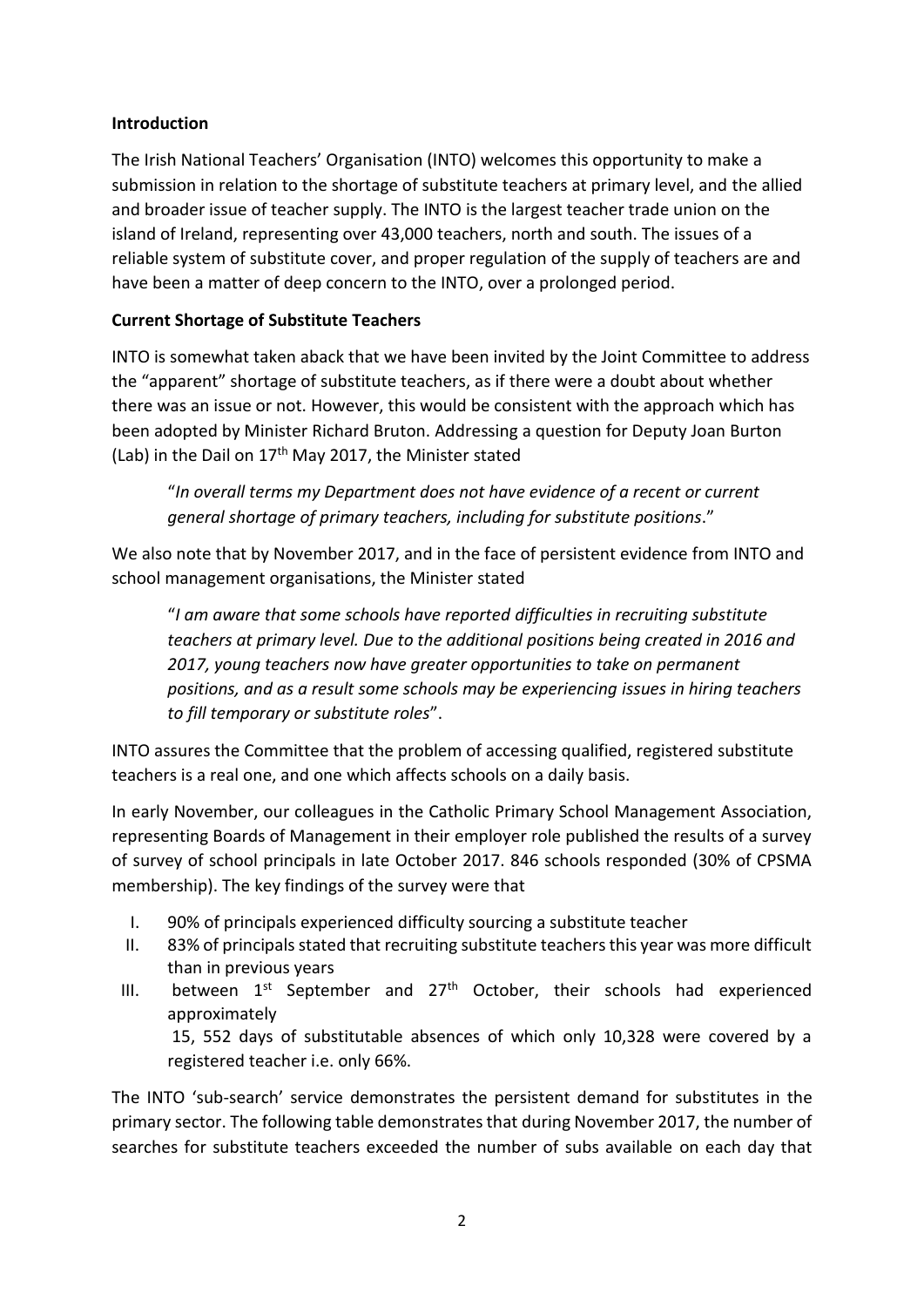



In response to a parliamentary question in November 2017, the DES produced the following table in relation to substitutable absences.

#### **Table: Number of substitutable days and number of substitutable days where no substitute claimed**

| <b>Dates</b>             | <b>Number of substitutable</b><br>days | <b>Number of substitutable</b><br>days where no substitute<br>claimed** |
|--------------------------|----------------------------------------|-------------------------------------------------------------------------|
| $1/9/2015 - 30/6/2016$   | 939,840                                | 65,872                                                                  |
| $1/9/2016 - 22/12/2016*$ | 353,341                                | 26,817                                                                  |

\*Half school year

\*\* Includes days where no substitute required (e.g. whole school closure for professional development) and days where substitute not due under leave arrangements (e.g. first day of *force majeure* leave)

While the figures include days for which a substitute was not due to be employed (and INTO objects strongly to the lack of cover for the first day of family illness, EPV days etc),the table clearly demonstrated that there were 65, 872 days in the 2015/16 school year when a class did not have a teacher, or special education provision was not available. It can be anticipated that the rising figure for the early months of the 2016/2017 school year will have continued to increase to the present levels. The absence of a substitute for a substitutable absence results in savings to the Exchequer. In November 2016, speaking on the Supplementary Estimates at this Committee, the Minister stated:

"*Estimated savings on primary teacher salaries of €24 million are being projected. These savings arise mainly as a result of lower than anticipated substitution costs, which are difficult to forecast owing to the complexities associated with estimating them."* 

### **Impact on Schools**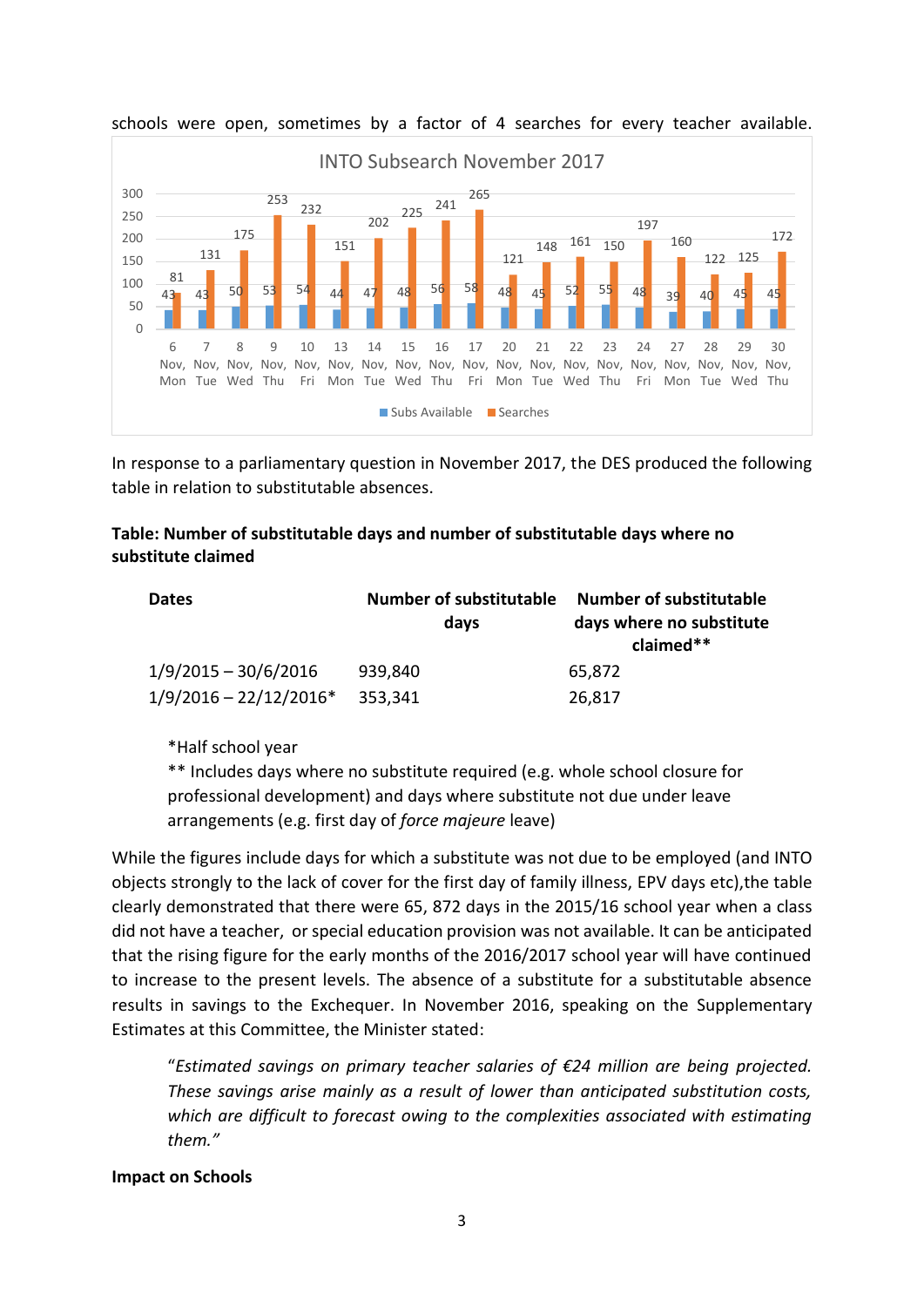A number of primary principals have been forthcoming in providing examples of how this crisis situation is manifested in their own schools. The Principal of one primary school in County Meath, (with 8 mainstream classes) explained that a maternity post was advertised on Tuesday 31st of October.

"*We have had zero applicants for this position. I have not received a single reply from Text a Sub this year and on INTO Subsearch nearest sub I have seen is 35+km away. I am filling the position on a day by day basis using a retired teacher and a Hibernia student. There have been approximately 8-10 days where I had no sub. To ensure continuity for the class I have moved a full-time Learning Support teacher into 1st since midterm. This was a big ask two months in to the school year. She will take this class for the rest of the year. The subs are now covering Learning Support*".

The problem is widespread – although it is acute in the Dublin area- and schools across the country are experiencing grave difficulty. A school in County Westmeath advertised for a Maternity Leave starting after Christmas 2017. The principal revealed that only

"*2 applications were received. One was offered a [different] post before the interview. The other applicant has been retired 2 years so will be limited by the number of days she can work before her pension is affected. My pregnant member of staff went off on Health and safety grounds from Tuesday this week. No subs on Subsearch. 18 texts went out on Text a Sub but no response whatsoever*."

Another school in the Meath area reported details of posts not being filled this year. These include

- 1 Maternity Leave unoccupied since September
- 1 Sick Leave unoccupied since October Mid-Term

- 2 days GAM/ EAL from another school not covered since September as the other school is also short staffed

As outlined above, recruitment issues are now apparent in relation to filling maternity and other long term leaves. As of today (11/01/2018) there are 21 fixed term posts, 7 substitute posts and 34 maternity leave posts advertised on educationposts.ie. There are only 35 teachers available nationwide on Subsearch.

The impact on schools and pupils of unsubstituted absence is well established. Every teacher is familiar with the moment when their classroom door opens at 9.15am and 6 or 7 children from an absent teachers class appear with their chairs and have to be accommodated. One principal stated:

*"We have had lots of the now standard splitting classes also and in a developing school, who narrowly missed out on our second Developing Schools Post, our already super-sized classes can have 35+ pupils on split days! Principal, learning support teachers and Infant teachers once their Infants go home are now regularly standing in piecemeal to cover classes and fill the gaps*. *We are clustered with another local school for 10hours Learning Support per week. The shared teacher comes for 2 hours every*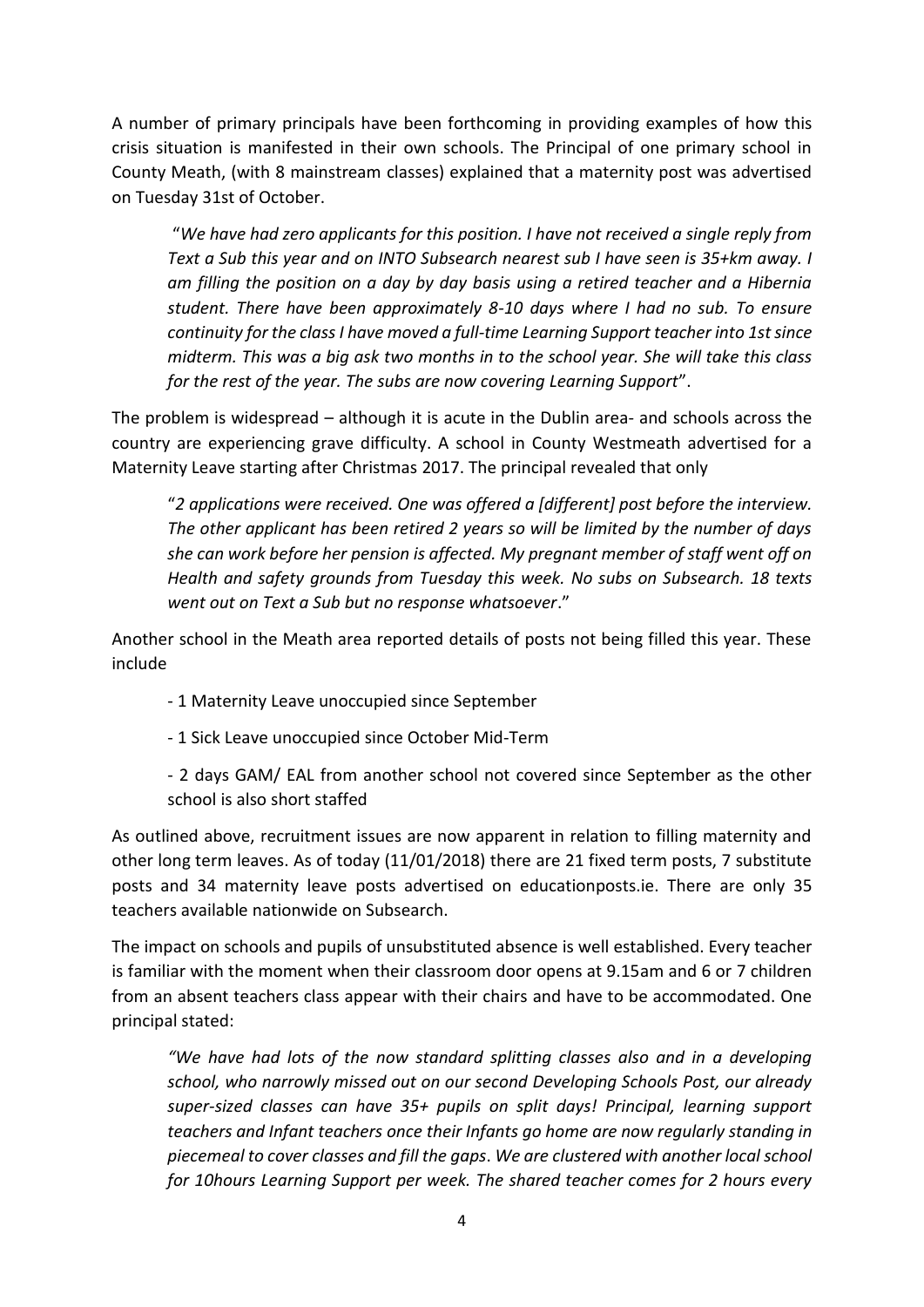*afternoon. We have had to make do without this on 8-10 afternoons this year already as she was covering classes in her base school and could not be released to us. In-class station teaching has become near impossible to organise*".

The absence of a substitute impacts on the children in the class of the absent teacher, and those children in the classes where they are placed. It impacts on special education provision in schools, and is an additional stressor for principals and teachers. Administrative principals take up teaching duties, leaving their leadership and management duties to be carried forward. Teachers feel pressured into coming to work when they are unfit to do so. Teachers cannot be released for valuable in-service and to attend to other school related business, such as case conferences because other teachers are absent. Certain sectors in primary education, including Irish Medium Schools and special schools and classes also report particular difficulty in accessing substitutes.

#### **Why is there a shortage of primary teachers at present?**

The issue of teacher supply is a complex one, and this has been addressed most recently in the Teaching Council report "Striking the Balance- Teacher Supply in Ireland: Technical Working Group Report" (December 2015). We will address this Report at the end of this submission. However, what is clear is that we are approaching the predicted peak of primary pupil numbers. Most recent (2016/2017) statistics show 558, 314 pupils in primary schools, with a predicted peak of 567,369 for 2018. Increasing demographics, the requirement to provide proper support and services for children with special needs, and the need to reduce class sizes at primary level to accepted norms has led to an increase in the number of primary teacher posts to 35,669 in 2017. This year's budget projects 37,603 teaching posts in primary schools by the end of 2018. The number of teachers qualifying at primary level has remained relatively stable at about 1, 900 per annum, with a significant dip in 2015 due to a change in the duration of BEd course. (see Table 2, Pg13 Striking the Balance). Retirement numbers are also relatively stable (538 in 2016).

It appears to INTO that economic factors are encouraging teachers to make choices about where they teach, and that this is having a significant impact on availability of teachers. Cuts to teachers' pay, particularly for new entrants to teaching since 2011 have reduced teachers' ability to make ends meet, particularly in respect of accommodation costs. Highly educated and well regarded Irish primary teachers are in demand abroad, and can earn the equivalent of their salary in Ireland tax-free and often with no accommodation costs. Many primary teachers view a period abroad as the only way to gather a deposit and get a foot on the property ladder. While specific numbers are not readily available, it is clear that there are hundreds of Irish primary teachers in the Middle East alone. Indeed representatives from the various Higher Education Institutions have confirmed that there are active attempts from employment agencies to recruit graduates to work abroad.

Accommodation costs are also impacting on teacher supply in particular areas. Like all public services, the heaviest demand for teachers is in urban areas, and in the east of the country Areas with high accommodation costs find it more difficult to recruit and retain substitute teachers. Principals in the Dublin area have reported engaging substitutes for long term work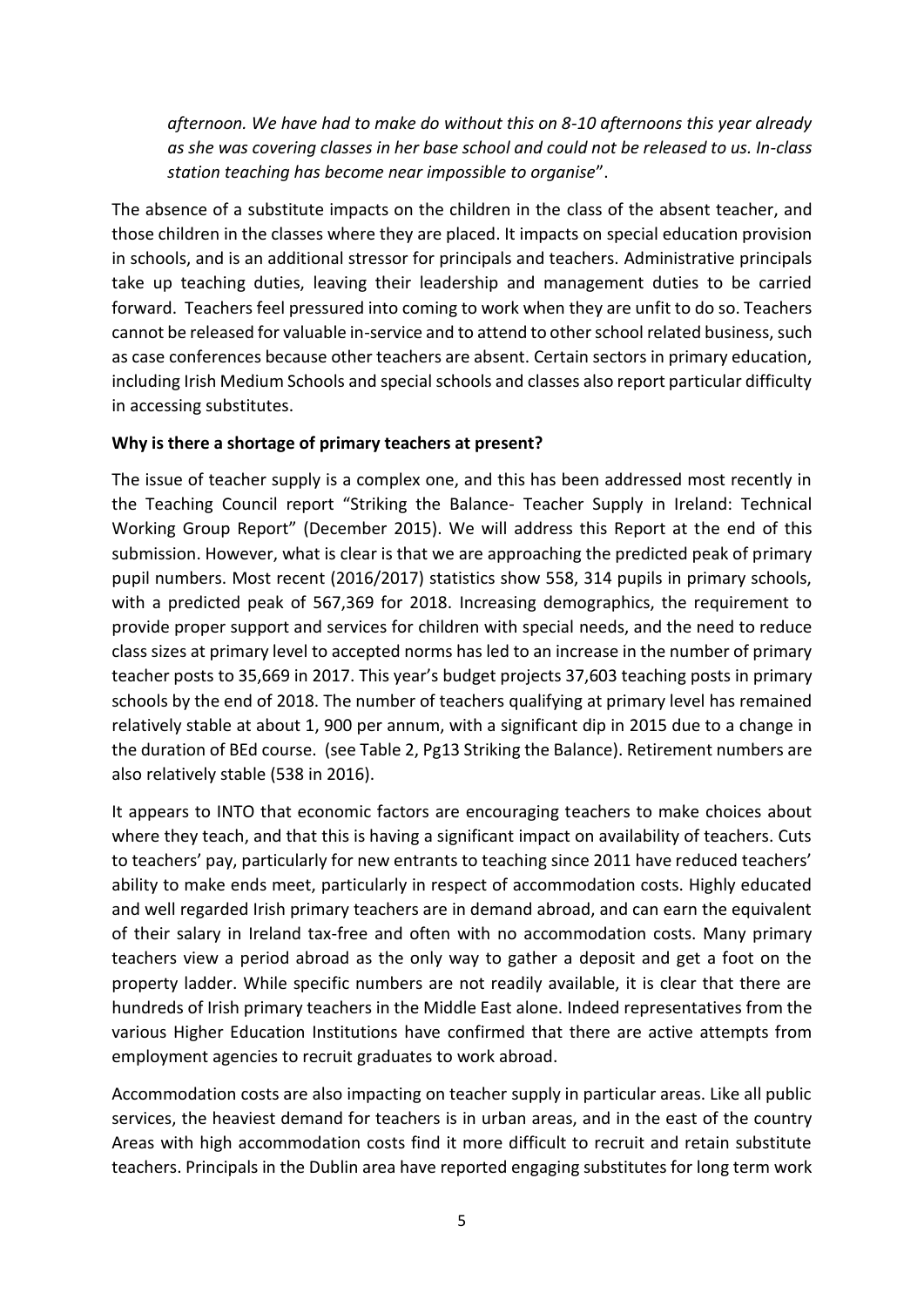(eg maternity leaves) and having those teachers come back to them to say that they cannot take up this work, as they cannot find accommodation.

The Minister has outlined a number of actions he has undertaken to address the issue. These include a welcome extension of the number of days that a teacher can substitute while on career break from 40 to 90. The INTO can see further scope for extending this number, on the basis that while teachers take career breaks for family or caring responsibilities, many welcome the opportunity to do some work during the period. We also suggest exploring whether job sharing teachers could undertake limited substitution work. As an all- island union, INTO recognises that there is a surplus of teachers in Northern Ireland, due to scathing budget cuts which are impacting on school staffing. The Teaching Council must ensure that there is a cost-effective, smooth and timely process for the registration of teachers from Northern Ireland, so that they can undertake work in the Republic. Finally, we welcome the Migrant teacher Project being initiated by Marino Institute of Education, and look forward to its development.

Other measures suggested are less likely to address the problem. For example, the Minister has urged retiring teachers to maintain their Teaching Council registration and work as substitutes. INTO is supportive of our retired colleagues who wish to return to work, in a situation where no registered teacher is available. However, such teachers, when they return to work after retirement are treated as new entrant teachers for the purposes of pay, and are paid at the post 2011 daily rate. For many teachers who retire at the top of the scale, this a huge disincentive to undertake substitute work. The Minister also suggested that student teachers be employed as substitutes. This may be appropriate at certain times of the year, but pressurising full-time students to work while completing their studies is not appropriate.

INTO also rejects outright any proposals that shortfalls in substitution be made up through the employment of unqualified personnel. The enactment of Section 30 of the Teaching Council Act, which means that only registered teachers may be paid from state funds was long sought and hard fought. There can be no dilution of the quality of teaching for pupils.

#### **Supply Panels**

It is the long standing view of INTO that the only sustainable way of providing substitute cover for short term absences is a proper supply panel. Pressure for supply panels grew through the early 90's and in 1993, 3 pilot panels were established in Ballymun/Finglas, Limerick City and North Mayo. The scheme was extended to 17 areas and made permanent in 1997. The purpose of the scheme was to provide cover for short term absences through the appointment of teachers to the relevant panels. It also provided for improved conditions of employment for substitute teachers. In 2002, the DES initiated a review of the scheme, which was published in June 2006. The review found that:

"*The Scheme is generally considered by stakeholders to be successful from an educational point of view, particularly where availability issues have not affected levels of service delivery. The Scheme, however, is relatively expensive in terms of the cost per day of substitution, particularly when compared with the daily rates being*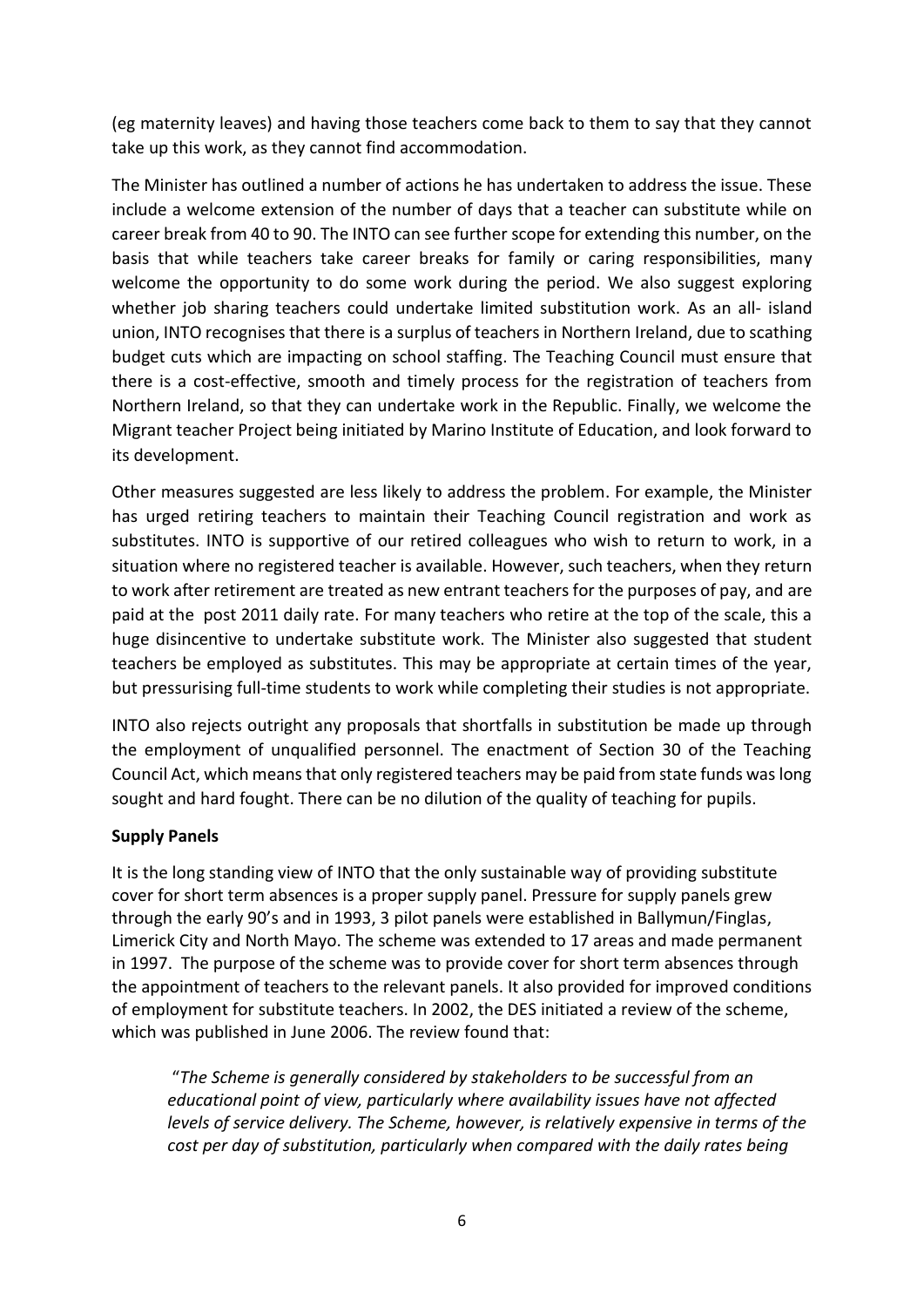*paid to casual substitutes. Overhead costs and average rates of utilisation of supply teachers on substitution are significant factors in this regard*"

#### However, it went on to state

"*Simple discontinuance is not, we believe, a satisfactory option. It does have the apparent benefit of lowering substitution costs in the short term. It does nothing, however, to address the current issues around the general quality of casual substitute teaching and the difficulties of providing substitution in areas that are most in need. Neither does it address concerns about the potential risks in casual substitution*".

The review went on to recommend that in the short term, the scheme be continued and reformed, that the potential for agency supply be investigated and that the scheme be formally reviewed within 3-5 years. However, neither the needed reforms nor the review were implemented, and in Budget 2010, it was announced that the scheme would be ceased from the start of the 2010/2011 school year. The decision was condemned at the INTO Congress in 2010 and the matter was the subject of a debate in the Seanad, but the scheme ceased and the remaining teachers on the scheme were redeployed.

It has been the consistent view of INTO that a reformed supply panel is the only way to ensure a proper system of substitution. Many of the administrative issues identified by the review would be resolved through the use of improved communications and technology. The On-Line Claim System (OLCS) has improved the recording of absences and substitution, and would provide improved monitoring of the system. Improved communications though mobile phones and social media would assist with the placement of teachers earlier in the day. Consideration could be given to the use of part-time contracts, or contracts combined with existing part-time hours or job sharing to enhance the flexibility of delivery.

All front line services require a proper system of cover for absence. Primary schools are no different. A proper system of supply panels is required in order to ensure that finding a substitute is not subject to the natural variations which occur in teacher supply on a cyclical basis.

#### **"Striking the Balance- Teacher Supply in Ireland "**

The issue of teacher supply is a complex one. The Teaching Council ( the Council) is charged with advising the Minister on teacher supply and as a key part of this work, a Technical Working Group (TWG) was established by the Council to analyse the arrangements for the planning for the teacher workforce in Ireland. The Report of the TWG "Striking the Balance, Teacher Supply in Ireland" was completed in December 2015, and forwarded by the Council to the Minister early in 2016. Despite many calls for its publication (by INTO and others), the Minister did not publish the Report until June 2017.

In respect of primary education, the Report focusses on the development of a model of primary teacher supply. The TWG carried out a comprehensive analysis of the relevant data with regard to the supply of and demand for primary teachers. The following table from Pg 10 of the Report outlines their model: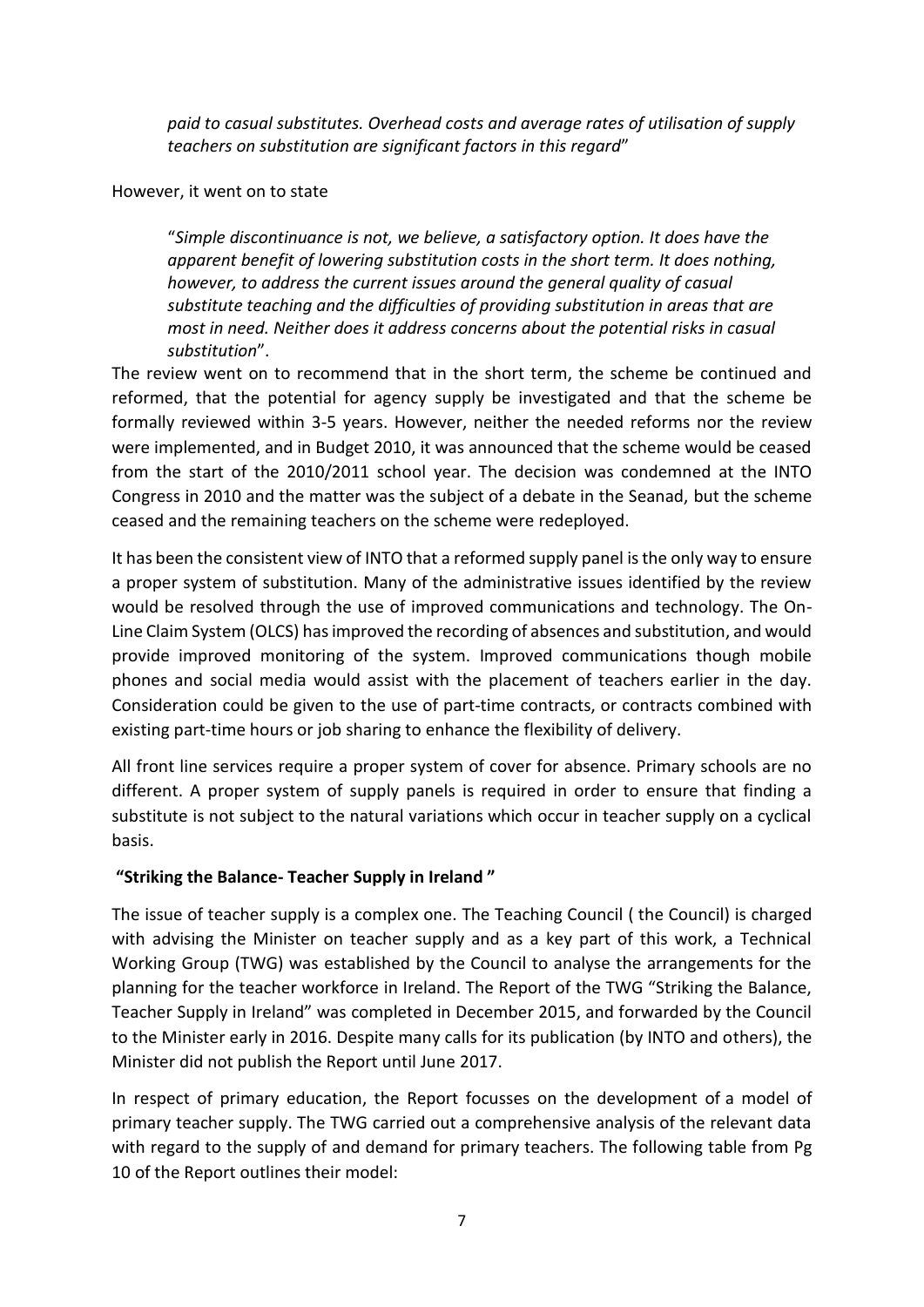#### Figure 1 - The elements of a teacher supply and demand model

| <b>SUPPLY of Teachers =</b>  | Cohort of primary registered teachers at end of previous school<br>year Teaching Council (TC)<br>(-) Teachers retiring <b>and</b> teachers who have exited teaching (DES)<br>(+) Newly registered teachers <i>Teaching Council (TC)</i><br>(-) Teachers on career break, secondment and job sharing (DES) |
|------------------------------|-----------------------------------------------------------------------------------------------------------------------------------------------------------------------------------------------------------------------------------------------------------------------------------------------------------|
| <b>DEMAND for Teachers =</b> | Projected pupil enrolment for school year (DES)<br>Pupil-teacher ratio (DES)<br>$^{(+)}$<br>Substitute teachers required to cover for teacher absence (DES)                                                                                                                                               |

INTO commends the TWG on their data collation, and broadly endorses the model proposed as a model which can be used for planning teacher supply. Using that model, the TWG estimated that demand for primary teachers would peak at 40,461 whole time equivalent (WTE) posts in 2018. However, the TWG accepted that further work would need to be done on the model to ensure its accuracy, and indeed some of the figures would already need to be adjusted to take account of the reduction in the pupil teacher ratio, and increased uptake of leaves such as career breaks, secondments and job sharing. Notably, the Report recognises at about 5,000 WTE posts are required in the system yearly, to cover for statutory leaves (sick leave, maternity, paternity, parental and carer's leaves) as well as short term substitution for principals' release days and professional development etc. Planning of teacher supply must include this realistic figure.

The TWG concluded that a valid and effective model for projecting teacher demand and supply at primary level can be developed, but that the assumption and inputs would have to be reviewed annually. It proposes a Standing Group on Teacher Supply (comprised of the DES, HEA and the Teaching Council) to build on the work of the TWG. INTO believes that the teacher unions have a valuable role to play in this work and should be included in any such Standing Group. The TWG further recommends that appropriate resources be provided to the DES and the Teaching Council to develop a working model of teacher supply. In relation to primary schools, the TWG recommends that the current substitute system be reviewed with a view to improving its efficiency for schools and teachers. In the current situation, this work is urgently required, and INTO believes that the development of a supply panel system is an appropriate one.

INTO endorses these recommendations, and would like to see an impetus behind action on this matter from the DES and the Teaching Council. We note that the Council convened a Forum on Teacher Supply in October, and that this Forum will meet again in February. At the